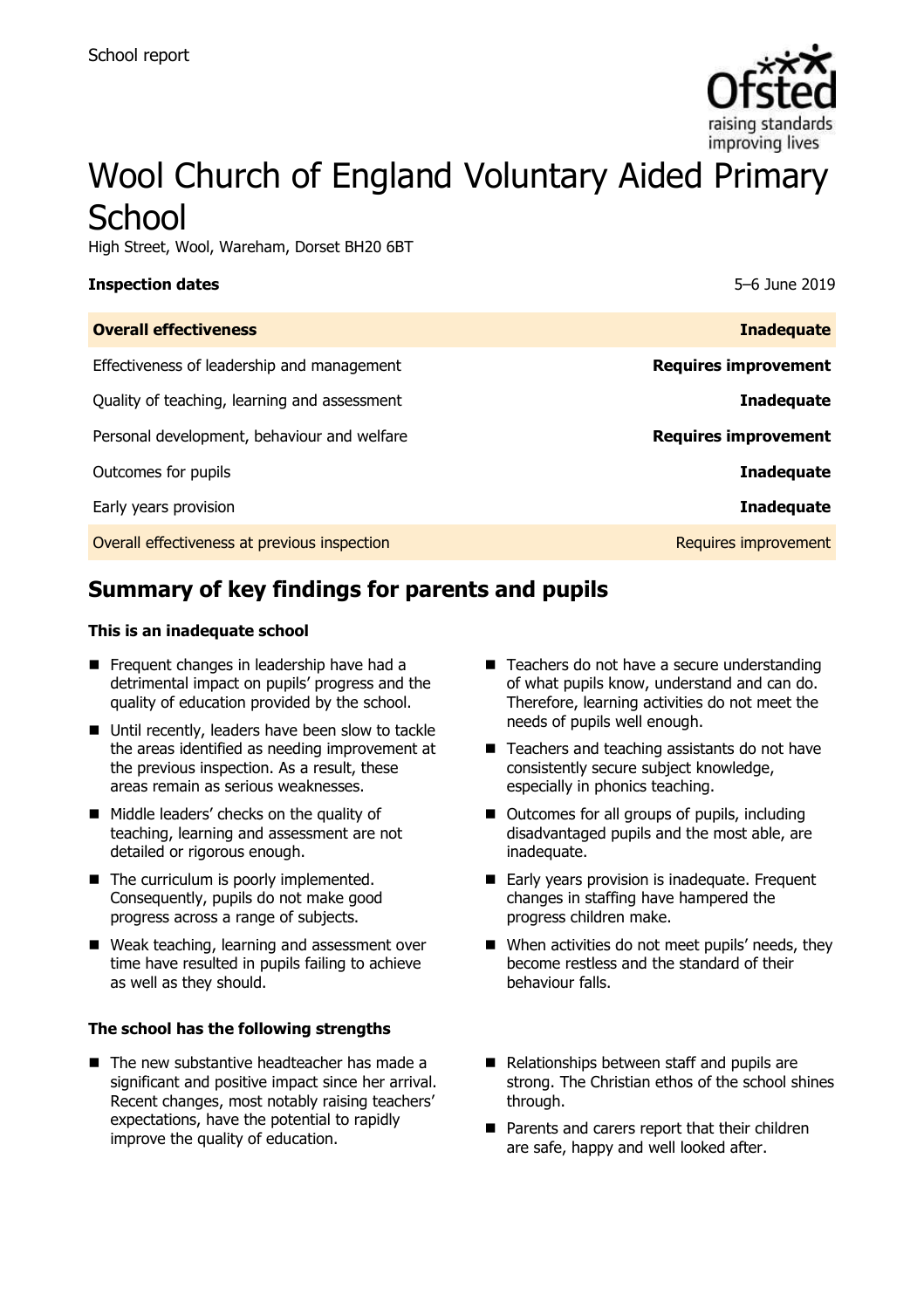

# **Full report**

In accordance with section 44(2) of the Education Act 2005, Her Majesty's Chief Inspector is of the opinion that this school requires significant improvement, because it is performing significantly less well than it might in all the circumstances reasonably be expected to perform.

### **What does the school need to do to improve further?**

- Improve the quality of leadership and management, by:
	- checking that activities planned for pupils in key stages 1 and 2 help pupils to make better progress so they at least meet the national expectations of attainment in reading, writing and mathematics
	- planning a curriculum that develops pupils' skills so they make the best possible progress across all subjects
	- ensuring middle leaders have increased opportunity to monitor and develop the quality of teaching, learning and assessment so that they know what does, or does not, work well and why
	- ensuring staff receive high-quality guidance and support to improve their practice.
- Ouickly improve the quality of teaching, learning and assessment, by ensuring that:
	- teachers have consistently high expectations of what pupils can achieve across all year groups and subjects, especially in English and mathematics
	- teachers accurately assess what pupils know, understand and can do to inform planning, so that teaching more effectively meets the needs of all pupils, especially disadvantaged pupils and the most able
	- pupils with low starting points are provided with high-quality teaching and learning opportunities to enable them to catch up quickly
	- teachers plan work that motivates, excites and challenges pupils and enables them to achieve well
	- teachers' subject knowledge is improved and becomes consistently secure, especially in the teaching of phonics
	- further work is undertaken in the early years provision to improve the quality of teaching, learning and assessment to ensure children achieve a good level of development at least in line with the national average
	- teachers implement the school's approach consistently to provide incisive feedback to pupils so that they know how to improve their work
	- teachers' expectations of the quality of pupils' work are raised so that pupils become more motivated to do their best
	- staff learn from best practice within the school and in other schools.

An external review of governance should be undertaken in order to assess how this aspect of leadership and management may be improved.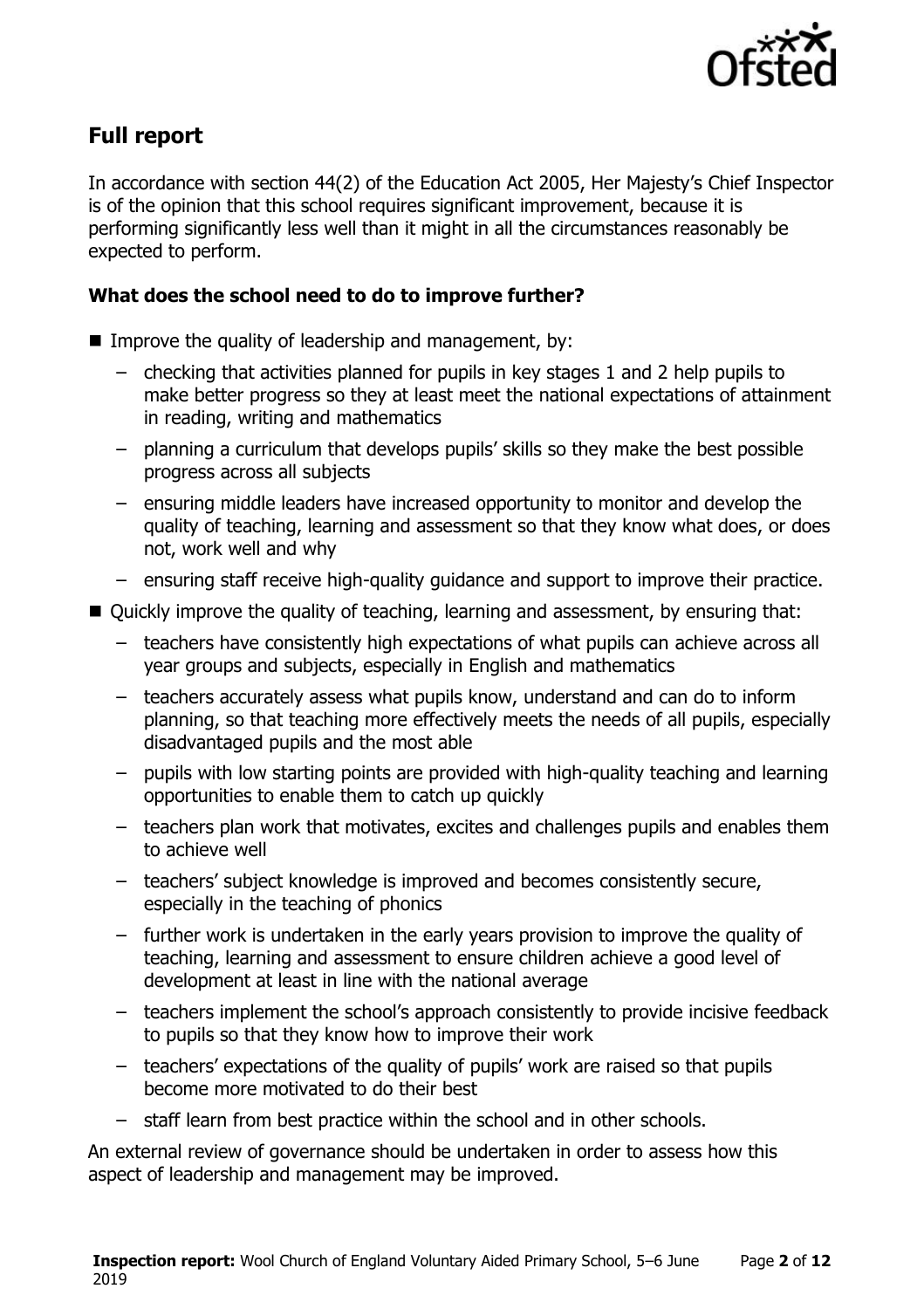

An external review of the school's use of pupil premium should be undertaken in order to assess how this aspect of leadership and management may be improved.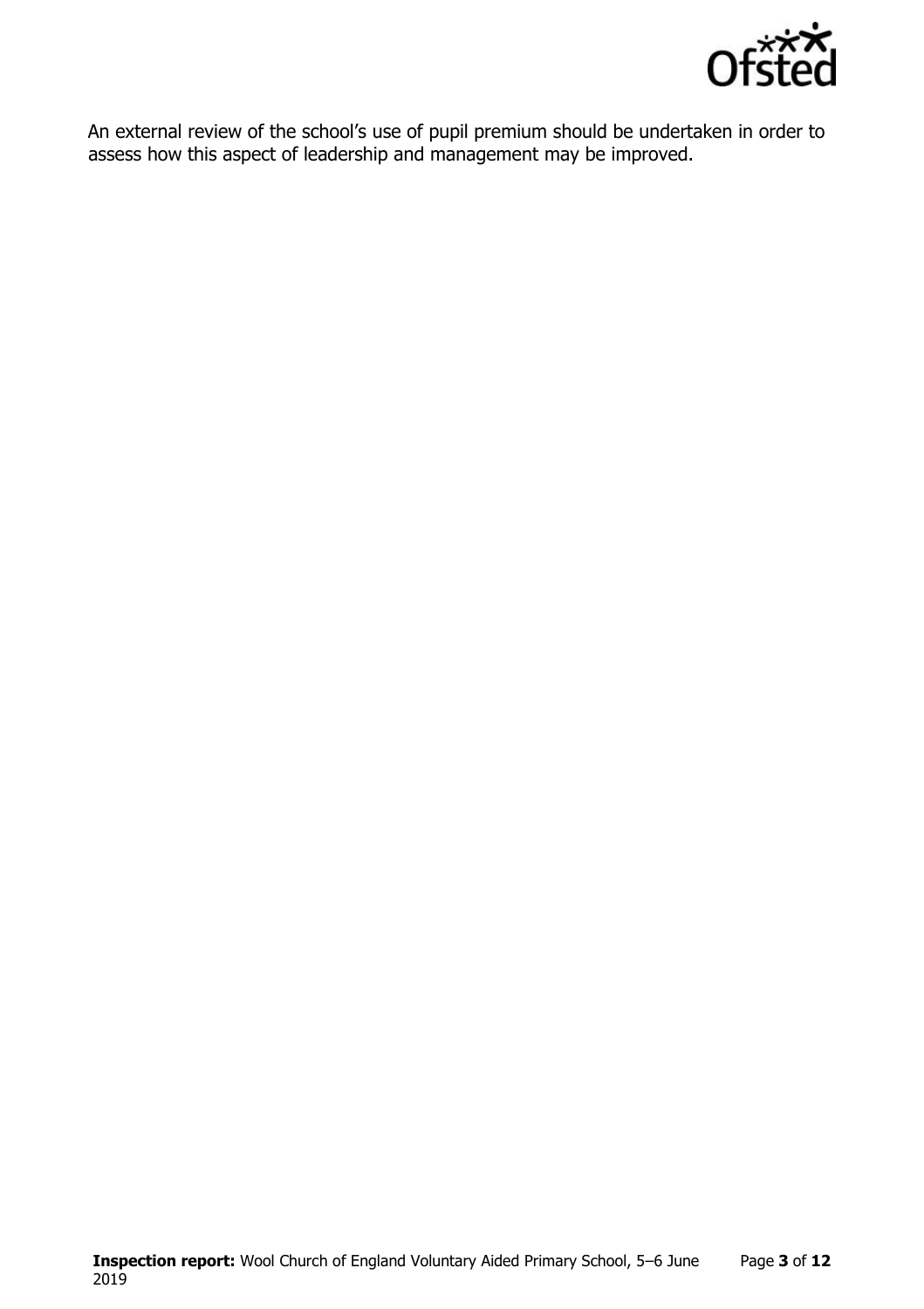

# **Inspection judgements**

### **Effectiveness of leadership and management Requires improvement**

- Turbulence in leadership and staffing has significantly hampered the progress of this school. As a result, pupils do not make the progress of which they are capable.
- The new headteacher has been extremely well received by staff and pupils. She has rapidly gained the respect and support of the staff after what staff describe as being a period of significant turbulence in leadership.
- The headteacher is resolute in her determination to work with governors and staff to overturn a legacy of underachievement. She has quickly and accurately identified the actions needed. Self-evaluation is accurate and used to inform school development planning. However, while plans accurately identify the key weaknesses to be eliminated and actions to be taken, they lack precision.
- Leaders, including governors, are aware that significant work is required to ensure pupils receive a high-quality education. Early indications show signs of improvement, especially the capacity of staff to bring about improvement in pupils' outcomes quickly. However, leaders acknowledge that gaps in pupils' knowledge and understanding remain and it is too early to see the impact on pupils' achievement in published information.
- Early in her tenure, the headteacher has demonstrated that she does not shy away from making difficult decisions, for example in taking decisive action when the performance of staff does not meet her high expectations. This strong leadership is enabling the school to move forward in its aim of providing pupils with the best learning experiences.
- Until recently, middle leaders were not able to carry out their roles effectively. Training for middle leaders is now in place, giving them the skills and confidence to carry out their roles and responsibilities. Middle leaders are now able to provide the support needed for staff to improve their practice.
- The provision for pupils with special educational needs and/or disabilities (SEND) is improving and their progress is accelerating. Parents and carers who responded to the online questionnaire, Parent View, speak positively about the support their children receive. For example, 'I am confident he has the support and is making progress' and 'my children receive excellent individualised support to learn and interact' are just two of the positive comments received from parents.
- **Following the previous inspection, leaders, including governors, failed to take the rapid** action required to deal with the areas identified as needing to improve. Consequently, these weaknesses remain and pupils continue to underachieve. This underachievement is most notable in pupils' English and mathematics standards, especially for the disadvantaged and most able pupils.
- In the past, the school has not made effective use of additional funding to support disadvantaged pupils. Consequently, for these pupils, differences in achievement are not closing quickly enough in reading, writing or mathematics. However, the new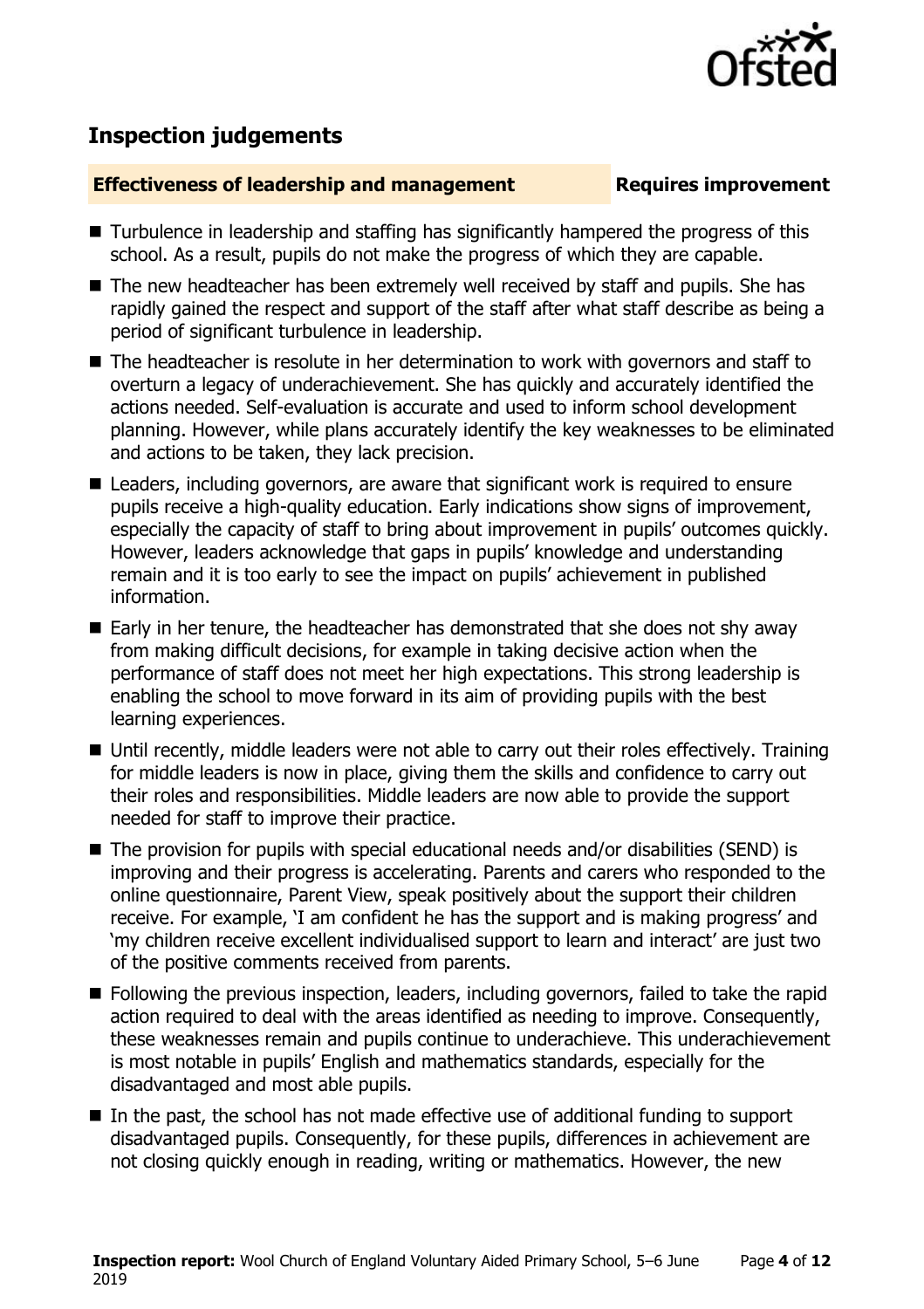

headteacher has secure plans in place to address this.

- The curriculum covers the subjects in the national curriculum. However, it is underdeveloped. Teachers do not teach topics in sufficient depth and learning is not sequenced effectively so that it builds on pupils' prior knowledge. Consequently, pupils are unable to make links in their learning and this hampers their progress across different subjects.
- Pupils have access to a range of additional curriculum activities. Pupils talked enthusiastically about the clubs they can attend, including those for dance, football and science. However, leaders have not made effective use of the primary physical education (PE) and sport premium to extend pupils' experience of sport in the curriculum.
- Leaders have ensured that pupils' spiritual, moral, social and cultural education is effective. For example, pupils understand the importance of treating everyone equally and with respect. Pupils demonstrate strong social skills. This was exemplified during the inspection where older pupils were helping and playing well with much younger pupils. Pupils are tolerant of each other's differences. For example, pupils talked openly to the inspector about the support they receive from their peers when they feel anxious or angry. The strong links with the local community and church are of significant importance to the school and are underpinned by the school motto of, 'rooted in the community to grow and flourish'. The spiritual garden is available to pupils for quiet and reflective time and is welcomed by the pupils.
- **Parents who spoke with the inspector, or who responded to the online survey, Parent** View, are confident that their children enjoy school, and are safe and well looked after. 'The school is a very happy, a very positive and safe environment', 'my daughter looks forward to school every day' and 'my child is nurtured' are typical of the comments received.
- The school should not seek to appoint newly qualified teachers.

### **Governance of the school**

- There has been a high turnover of governors since the previous inspection. Even though many governors are relatively new to their roles, they bring a wide range of skills and expertise to the school. They have recently received training to develop their understanding of the roles and responsibilities of being a governor. This training is showing early signs of impact.
- Governors are now holding leaders more robustly to account for the quality of education pupils receive. However, they acknowledge that more work needs to be completed to support school leaders in driving forward the rapid improvements required.
- Governors understand the importance of safeguarding. Safer recruitment practice is securely in place to ensure that all checks are carried out prior to new staff starting in post.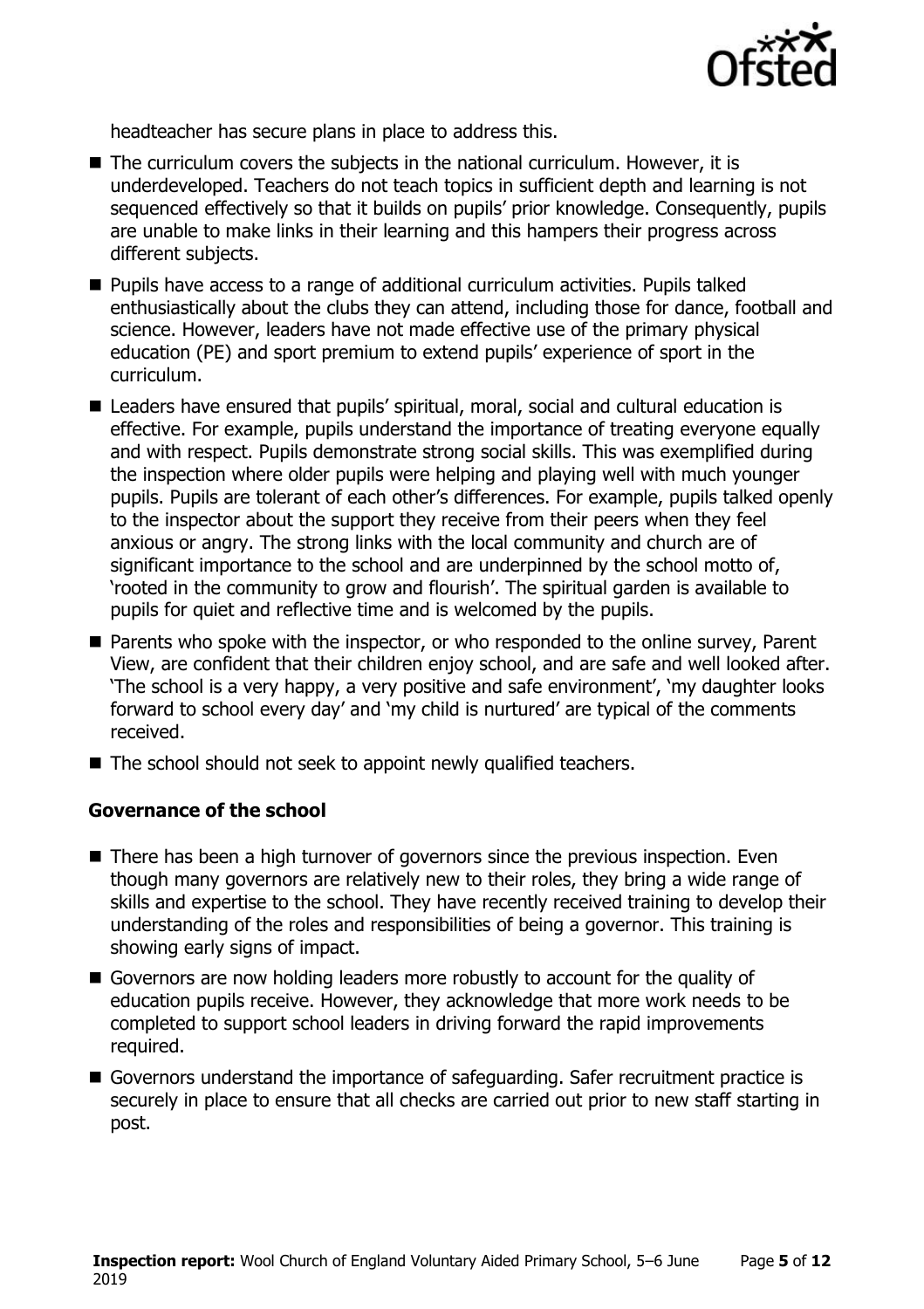

### **Safeguarding**

- The arrangements for safeguarding are effective.
- The school makes sure that all statutory requirements for protecting pupils are met. Relevant policies are in line with government guidance and published on the school's website.
- Staff receive training in all aspects of safeguarding, including child sexual exploitation and the 'Prevent' duty. This training means that staff have the confidence to take the action required should they spot any concerns regarding the safeguarding of a pupil. This minimises risk and keeps pupils safe.
- Staff know their pupils well. Staff are not only vigilant, but also knowledgeable about pupils' needs and the issues that might affect them.
- The school site is a safe environment. External doors and gates are secure, so that the management of people who visit the school is appropriate. The use of coloured lanyards for visitors enables pupils to quickly identify which visitors they can hold conversations with. This allows pupils to move freely around the school grounds and feel safe and secure.
- $\blacksquare$  Pupils who spoke with inspectors reported unanimously that they feel safe in the school. Parents who responded to the Ofsted survey agreed that their children are safe, well cared for and looked after.

### **Quality of teaching, learning and assessment Inadequate**

- The quality of teaching, learning and assessment is still not enabling pupils to catch up quickly enough. As a result, pupils do not make the progress of which they are capable in the subjects they study, especially in English and mathematics. This underachievement is widespread for groups of pupils, including those who are disadvantaged and the most able pupils.
- Teachers' expectations of what pupils can achieve are not high enough. Teachers do not check the learning and progress of their pupils well enough. Consequently, the work they plan does not meet pupils' needs and enable them to achieve well.
- Too many pupils have significant gaps in their learning from previously weak teaching. Teachers welcome the support and guidance they are receiving by leaders to improve their teaching. Recent actions taken by leaders through their monitoring are showing signs of improvement in pupils' work and there is some evidence of pupils beginning to catch up. Nonetheless, it is too soon to see the impact on pupils' overall achievement, especially in English and mathematics.
- Teachers do not demonstrate well enough a deep understanding of how pupils learn. Too often, planned activities are not sequenced well enough to support pupils in building on their previous learning. This lack of sequencing is particularly evident in the topic work that pupils study. Activities are not well linked and are often disparate. This leads to pupils not being able to make links in their learning.
- Across different subjects, the subject knowledge of staff is too variable. This variability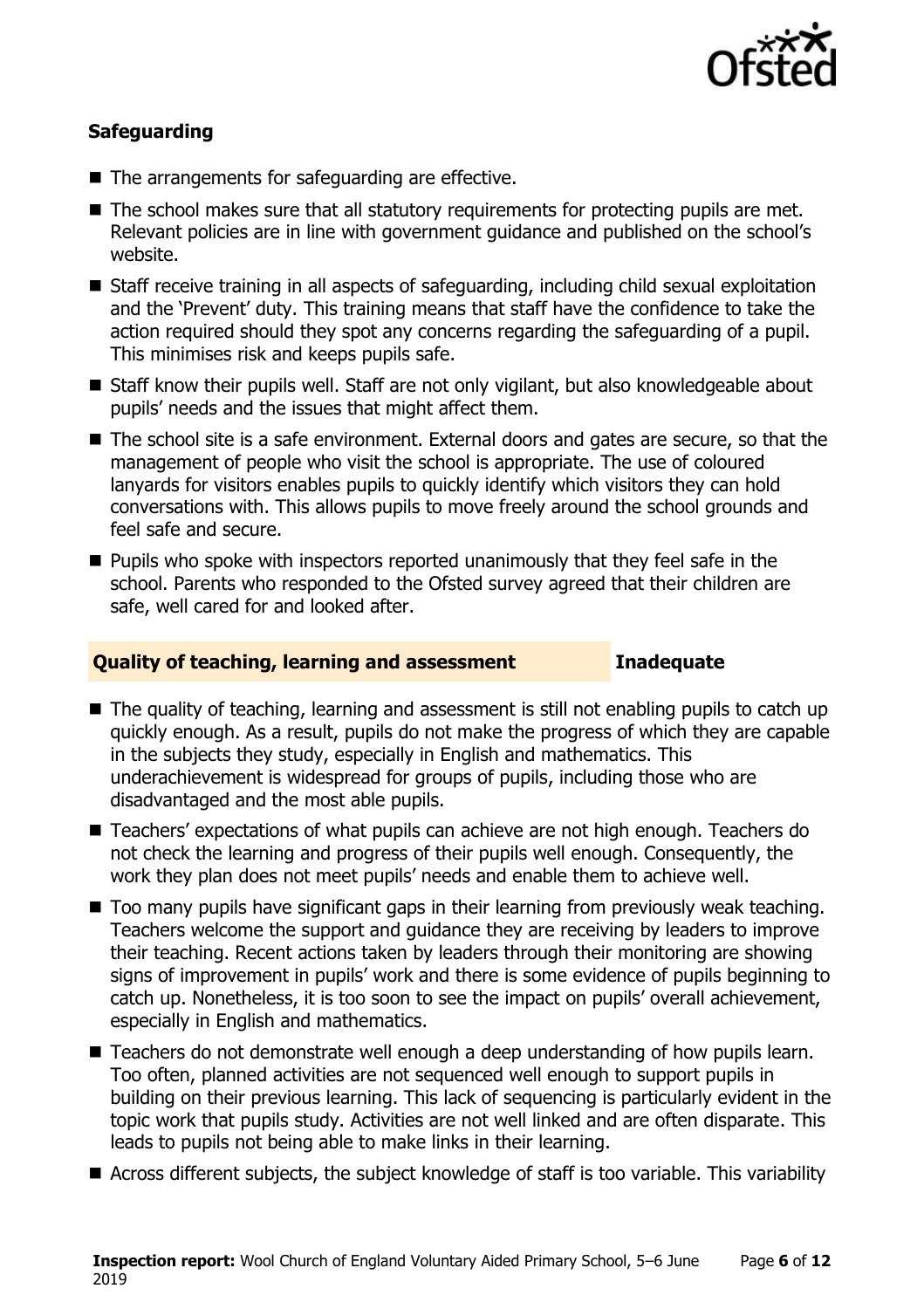

is because, over time, they have not received adequate guidance or training in how to improve their practice. This variability in subject knowledge is most notable in phonics.

- Teachers are not consistent in their expectations of the quality of pupils' work. Consequently, too many pupils do not take sufficient care with their work.
- Teachers are not consistently using the school's agreed policy to provide the pupils with information about what they need to do to get better, or to completely understand their targets. This inconsistency is further hindering pupils' progress.

### **Personal development, behaviour and welfare Fig. 2.1 Requires improvement**

### **Personal development and welfare**

- The school's work to promote pupils' personal development and welfare requires improvement.
- Leaders monitor pupils' attendance carefully. Overall attendance is in line with the national average. The rate of attendance of disadvantaged pupils is too low and the rate of persistent absence is too high. Nevertheless, leaders' actions to tackle the underlying reasons for this are beginning to have a positive effect. The rate of attendance of this group is beginning to show signs of improvement.
- **Pupils understand the importance of healthy lifestyles. They are encouraged to eat** healthily by eating fruit and drinking water during the school day.
- **Pupils have a good understanding of how to keep safe. The school is proactive in** inviting visitors to talk to pupils about keeping themselves safe. For example, the NSPCC recently visited to promote its 'Let's talk pants' and 'stranger danger' initiatives.
- **Pupils report that they feel safe in school and know that there is always a member of** staff they can talk to if they have any worries or concerns. They said, 'We are treated well.'
- **Pupils enjoy positive relationships with staff. Staff are caring towards pupils and they** appreciate the level of care they receive, especially in moments of anxiety. For example, pupils welcome the 'relaxation barometers' in classrooms, which are used effectively as a form of communication when they feel less calm and need support.

### **Behaviour**

- The behaviour of pupils requires improvement. When activities are not well matched to the needs of pupils, they become restless and do not behave as well as they could. Consequently, their learning stalls. Over time, this behaviour is hampering the progress they make.
- **Pupils do not consistently demonstrate the characteristics of effective learning. They do** not show resilience and independence when learning. For example, too often they sit and wait for the teacher to respond to their individual needs. This was exemplified during the inspection when, shortly after the start of a writing activity, a pupil with their hand up told the inspector, 'I don't know what to write next'. This lack of independent learning has come about because staff have not taught pupils well enough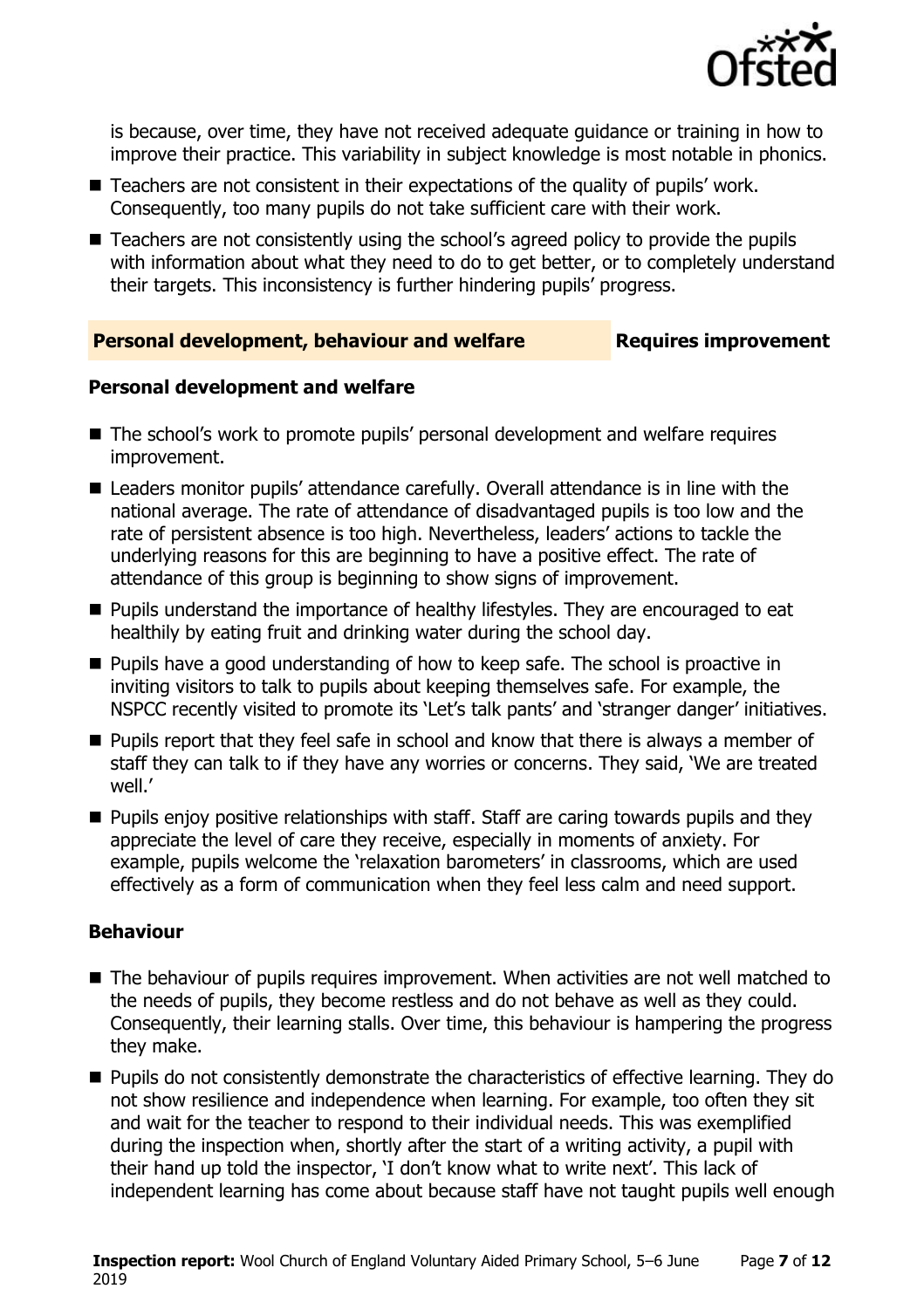

how to apply their skills with confidence.

- **Pupils know that poor behaviour is not tolerated by staff. They are aware of, and** understand, the consequences if they do not follow the school's charter for behaviour.
- **Pupils say that bullying in school is rare. They are confident that on the rare occasions** that it happens, staff act quickly to deal with it.
- **Pupils are well mannered, polite and courteous. They demonstrated this frequently** during the inspection, for example, making the inspector feel welcome and standing back to let others pass through the door.

### **Outcomes for pupils Inadequate**

- Overall, outcomes are not good enough. Pupils do not make securely good progress in their learning. This lack of progress is most prevalent in pupils' writing and mathematics. Disadvantaged pupils and the most able pupils make particularly weak progress.
- $\blacksquare$  Pupils do not reach the expected standards in key stage 1 in reading, writing or mathematics. Similarly, in key stage 2, pupils do not achieve the expected standards in writing and mathematics. Consequently, pupils are not well prepared for the next stage of their education.
- Pupils' work indicates that, over time, underachievement has been prevalent in a range of subjects. While there is evidence that leaders are working hard to ensure the curriculum is fit for purpose, they recognise there is much work to be completed to ensure that pupils have access to a curriculum that is purposeful and meets their needs.
- The most able pupils are not achieving greater depth in reading, writing or mathematics in Year 2 or Year 6.
- The provision for pupils with SEND is leading to signs of improvement in pupils' outcomes. The special educational needs leader is working closely with staff to ensure that activities are better meeting the needs of pupils. Recent training, for example in autism spectrum disorder, is increasing teachers' knowledge and understanding of how to plan learning sequences to meet pupils' specific needs.
- $\blacksquare$  The proportion of pupils who achieve the expected standard in the Year 1 phonics screening check remains below the national average. Over time, leaders have not ensured that there is a systematic and consistent approach to the teaching of phonics. Until recently, middle leaders have not had the opportunity to monitor and support staff when their subject knowledge is insecure. Consequently, not all pupils are able to apply confidently their knowledge of phonics when reading unfamiliar texts.
- The stringent focus of leaders and the determination of staff to improve urgently pupils' achievements are tangible. There are early signs that the downward trend in pupils' achievement is beginning to turn. This can be seen in more recent work completed by pupils, for example in their writing. However, it is very early days, and the improvements in teaching are not yet secure.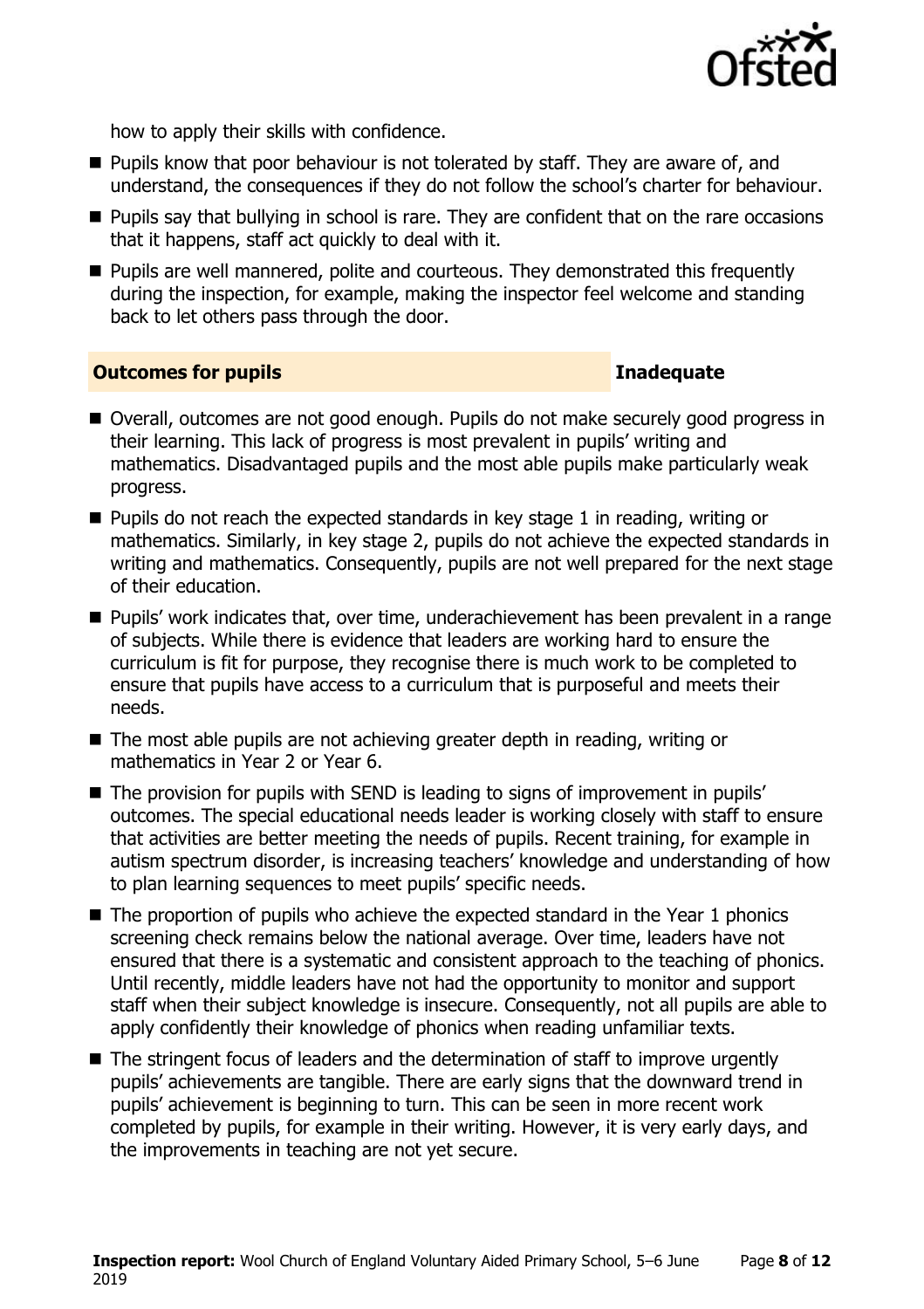

### **Early years provision Inadequate**

- **F** Frequent changes in staffing in the early years provision have hampered the progress children make. Over time, teaching has been too variable. As a result, children do not make the best progress of which they are capable.
- $\blacksquare$  Most children start in Reception with skills that are below those expected for their age, especially in communication and language. The proportion of children who achieve a good level of development remains below the national average. These outcomes demonstrate that children do not have access to learning opportunities that enable them to catch up quickly enough. Consequently, they are not sufficiently well prepared to start Year 1.
- Activities planned for children, while exciting, do not consistently meet their needs, especially for the disadvantaged and most able children. For example, the children were enjoying the story 'Supertato' linked to their topic on super heroes. However, when completing the activities, such as making the masks and wrapping the vegetables, the children were not able to make the links to the story or explain clearly what they were learning. Therefore, staff are not consistently maximising the learning opportunities for the children.
- Safeguarding in the early years provision is effective. Leaders ensure that staff have received the required safeguarding training, including in paediatric first aid. As a result, children in early years are kept safe and are well looked after.
- Staff form positive relationships with the children. These relationships help children to settle quickly and enjoy school. Parents who spoke to the inspector are confident that their children are happy, well looked after and cared for.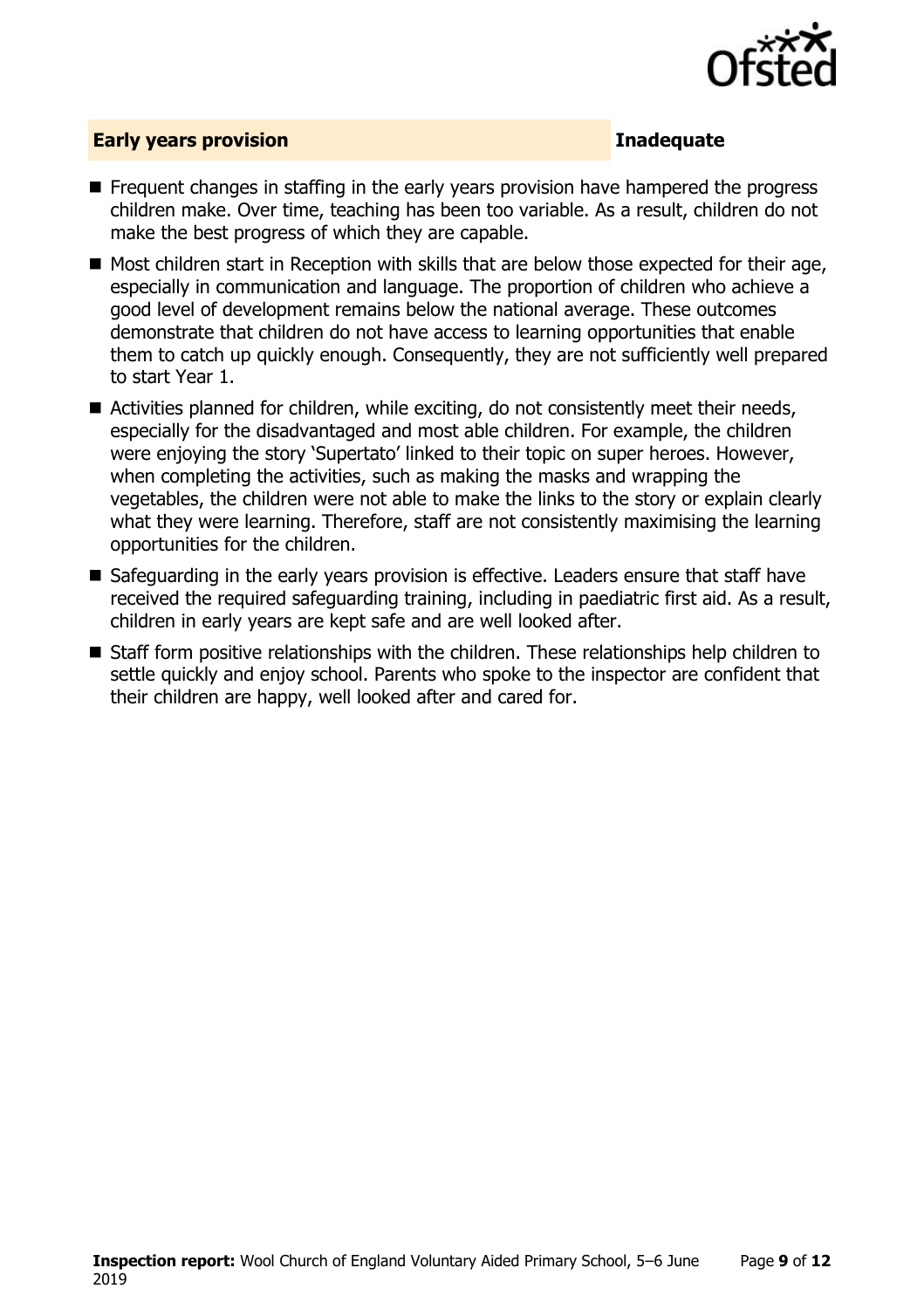

# **School details**

| Unique reference number | 113822   |
|-------------------------|----------|
| Local authority         | Dorset   |
| Inspection number       | 10088297 |

This inspection of the school was carried out under section 5 of the Education Act 2005.

| Type of school                      | Primary                          |
|-------------------------------------|----------------------------------|
| School category                     | Voluntary aided                  |
| Age range of pupils                 | 4 to 11                          |
| <b>Gender of pupils</b>             | Mixed                            |
| Number of pupils on the school roll | 118                              |
| Appropriate authority               | The governing body               |
| Chair                               | Mike Glanville                   |
| <b>Headteacher</b>                  | <b>Ellie Griffiths</b>           |
| Telephone number                    | 01929 462569                     |
| Website                             | www.woolprimary.com              |
| <b>Email address</b>                | office@woolprimary.dorset.sch.uk |
| Date of previous inspection         | 23 February 2017                 |

### **Information about this school**

- Wool Church of England Primary School is smaller than the average-sized primary school.
- The headteacher took up the substantive post in April 2019.
- The majority of pupils are from a White British background.
- The proportion of pupils known to be eligible for the pupil premium is above the national average.
- The proportion of pupils with SEND who receive support is above the national average.
- $\blacksquare$  The proportion of girls in the school is lower than average.
- The school last received a section 48 inspection on 5 July 2016.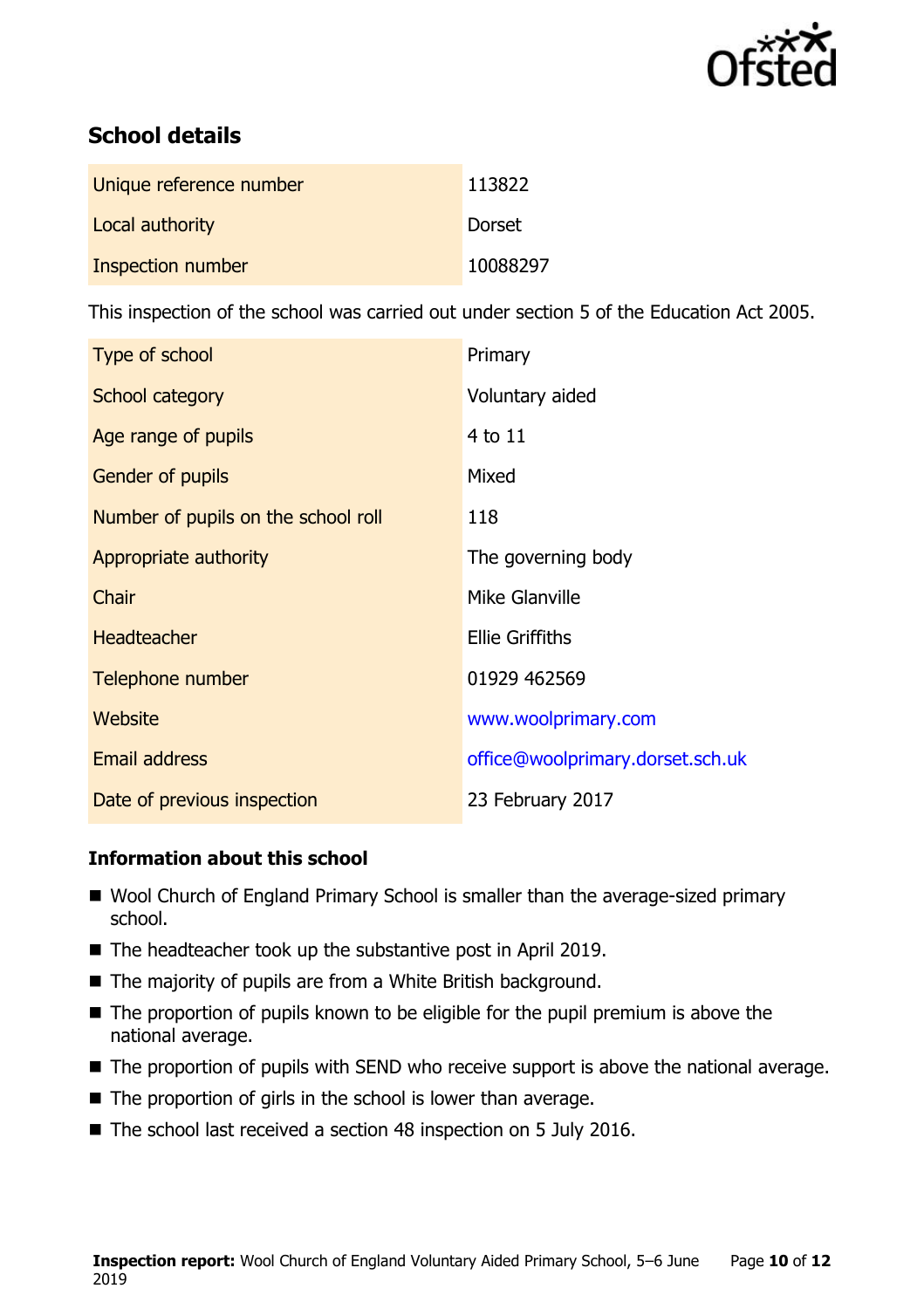

# **Information about this inspection**

- The inspector visited classes to speak with pupils, hear them read and observe their learning. All observations took place with the headteacher. Together with the headteacher, the inspector scrutinised the quality of pupils' work across a range of subjects.
- Meetings were held with the headteacher, middle leaders, staff and governors. The inspector considered the 15 responses to the staff survey.
- The inspector met with pupils from the school council and considered 29 responses from the pupil questionnaire.
- The inspector spoke with the chair of governors on the telephone. The inspector also held telephone conversations with two education advisers from the local authority and Salisbury Diocese.
- $\blacksquare$  The inspector spoke informally with parents at the start of the school day and considered the 33 responses to the online questionnaire, Parent View, and 21 text messages.
- A range of documents were looked at, including information about pupils' achievement, the school's evaluation of its own performance, school development plans and minutes of governors' meetings. The inspector also checked the effectiveness of the school's safeguarding arrangements, and behaviour and attendance information.

### **Inspection team**

Jen Southall, lead inspector **Her Majesty's Inspector**